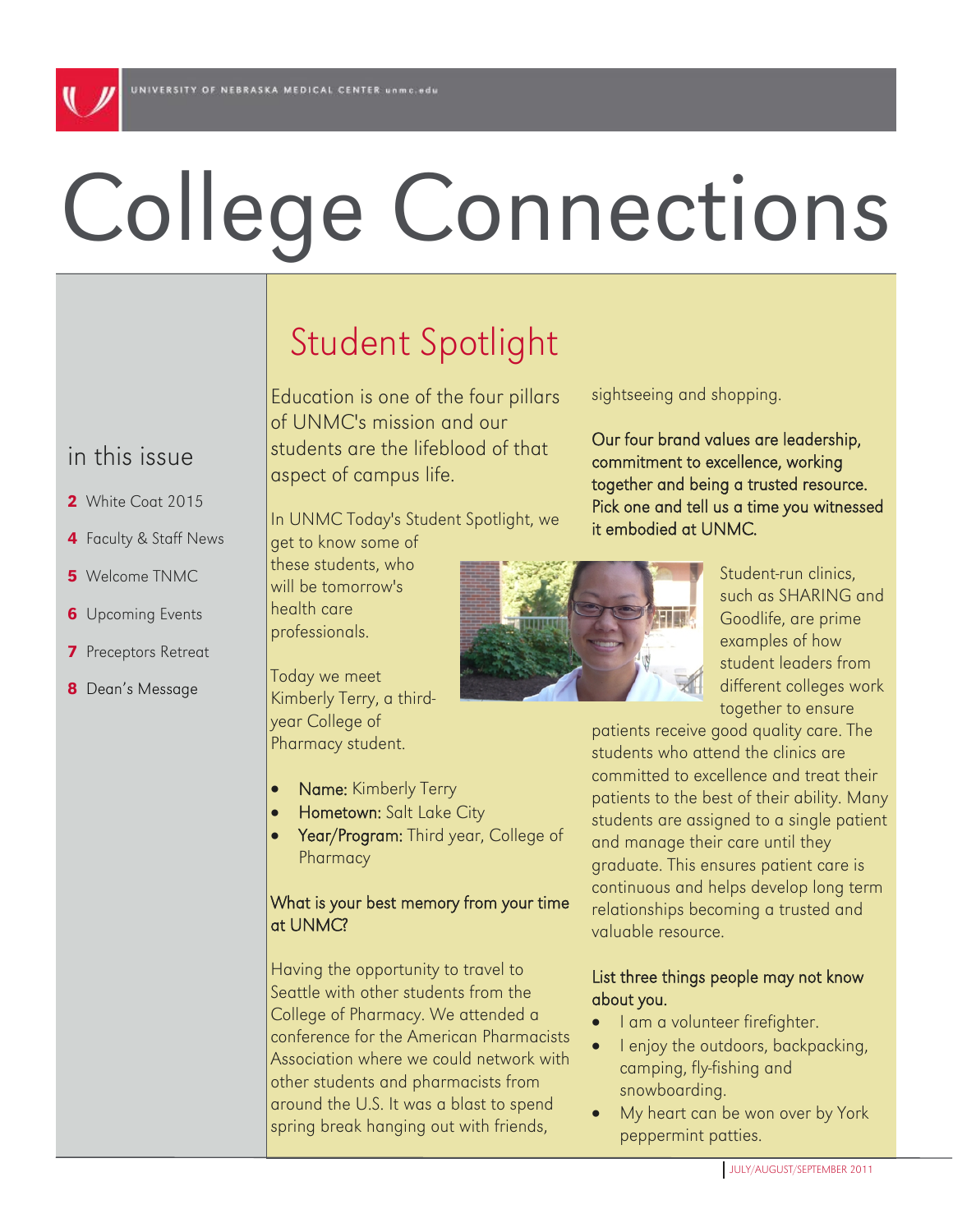

## White Coat Ceremony

Our Twelfth Annual White Coat Ceremony took place on August 17 at the Michael F. Sorrell Events Center. Sixty students received their professional white laboratory jackets provided by the College of Pharmacy and took the pledge of professionalism.

Paul Dobesh, Pharm.D., Associate

Professor of Pharmacy Practice, delivered the keynote presentation.

Danielle Longo, Class of 2012, also shared her reflections as a Pharmacy student.

Associate Dean for Academic Affairs, Gary Yee, Pharm.D., and Associate Dean for Student Affairs, Charles Krobot, Pharm.D., welcomed the class of 2015 to the Ceremony and assisted with the

presentation of the white coats to the students.

The College of Pharmacy Open House followed where the new students and their families and friends were invited to mingle with faculty, students and staff.

The Open House was an enjoyable way to 'kick-off' the start of the new school year, and to welcome the Class of 2015.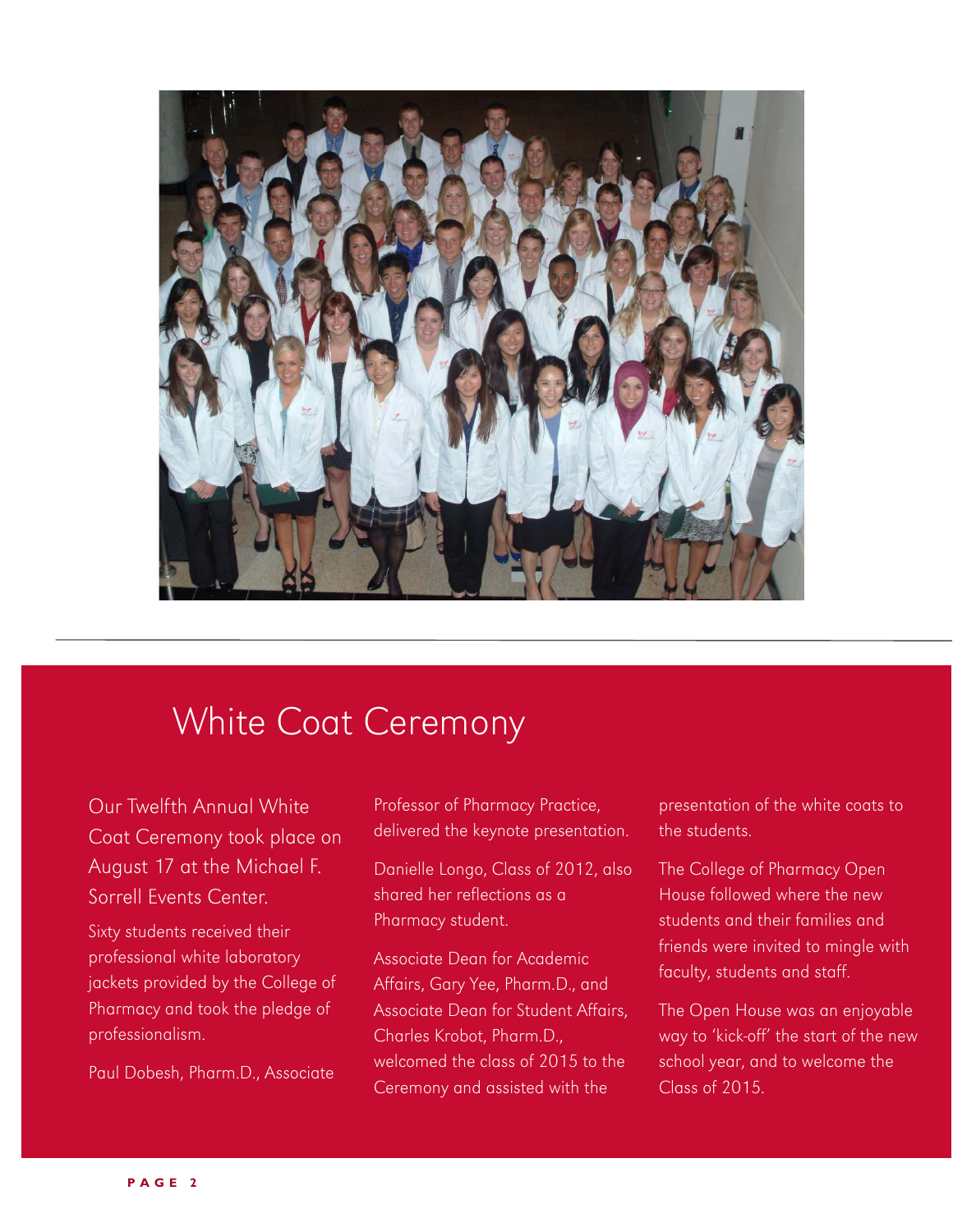# Class of 2015

| Courtney Anderson, Coleridge       | Caroline Jamison, Arlington    | Cassandra Pauley, Panama, IA |
|------------------------------------|--------------------------------|------------------------------|
| Elizabeth Baier, Wayne             | Katrina Keebler, Sterling      | Charleen Phan, Lincoln       |
| Daniel Bailey, Boulder, CO         | Jessica Kehm, Grand Island     | Emily Prinz, West Point      |
| Tara Bergland, Treynor, IA         | Michael Keiser, Gothenburg     | Stephanie Rash, Kearney      |
| Joshua Blood, Beatrice             | Jenna Keller, Lincoln          | Daralyn Roberts, Louisville  |
| Kelsey Bryant, Lincoln             | Justin Lane, Auburn            | Andrea Scheiblhofer, Lincoln |
| Brice Buryanek, Hawarden, IA       | Andrew Lemke, St. Paul         | Caci Schulte, Blair          |
| David Cawthorn, Omaha              | Cody Lobeda, Phillips          | Amanda Schultz, Auburn       |
| Angela Chronister, Minneapolis, MN | Timothy Louie, Milpitas, CA    | Jenalee Schwab, Hampton, IA  |
| Jonathan Ciochon, Fremont          | Michelle Mahr, Sidney          | Drew Smith, Milburn          |
| Carolyn Corn, Omaha                | Richard Marlatt, Gordon        | Hannah Snyder, Yutan         |
| Michael Crowe, Omaha               | Amy Mayer, Elkhorn             | Cory Sueper, Humphrey        |
| Sylvia Dang, Rosemead, CA          | Khalid Mohamed, Saint Paul, MN | Janet Tran, Fremont          |
| Amanda Edgerton, Cambridge         | Ban Mohammed, Lincoln          | Van Tran, Lincoln            |
| Nolan Hannan, Wahoo                | Joseph Nekola, Ralston         | Philip VanDeVelde, Papillion |
| Sloane Hartzel, Hallam             | Ashley Neumann, Omaha          | Amanda Voigt, Topeka, KS     |
| Chet Hellbusch, Columbus           | Lynn Nguyen, Lincoln           | Jacelyn Watt, Sidney         |
| Kayla Hoelting, Lawrence           | Olivia Nguyen, Lincoln         | Lance Wilson, Grant          |
| Yimei Huang, Chengdu, China        | Sarah Paasch, Elkhorn          | Jenna Woods, Omaha           |
| Megan Irlmeier, Council Bluffs, IA | Ashley Paseka, Prague          | Li Yin, Harbin, China        |

Sixty new students with a mean GPA of 3.42 were accepted into the College of Pharmacy's Doctor of Pharmacy degree (Pharm.D.) program. These new first-year students bring the total enrollment in the four-year Pharm.D. program to 236 students.

Among the new first-year students, 80 percent are Nebraska residents with 45 percent of the students coming from outside Omaha and Lincoln. The 20 percent of the students who are not from Nebraska come to the College of Pharmacy from as close as Iowa and as far away as China.

The breakdown of first-year students includes 67 percent female, 33 percent male. Of the 60 incoming students, 78 percent have already received a prior bachelor or higher degree.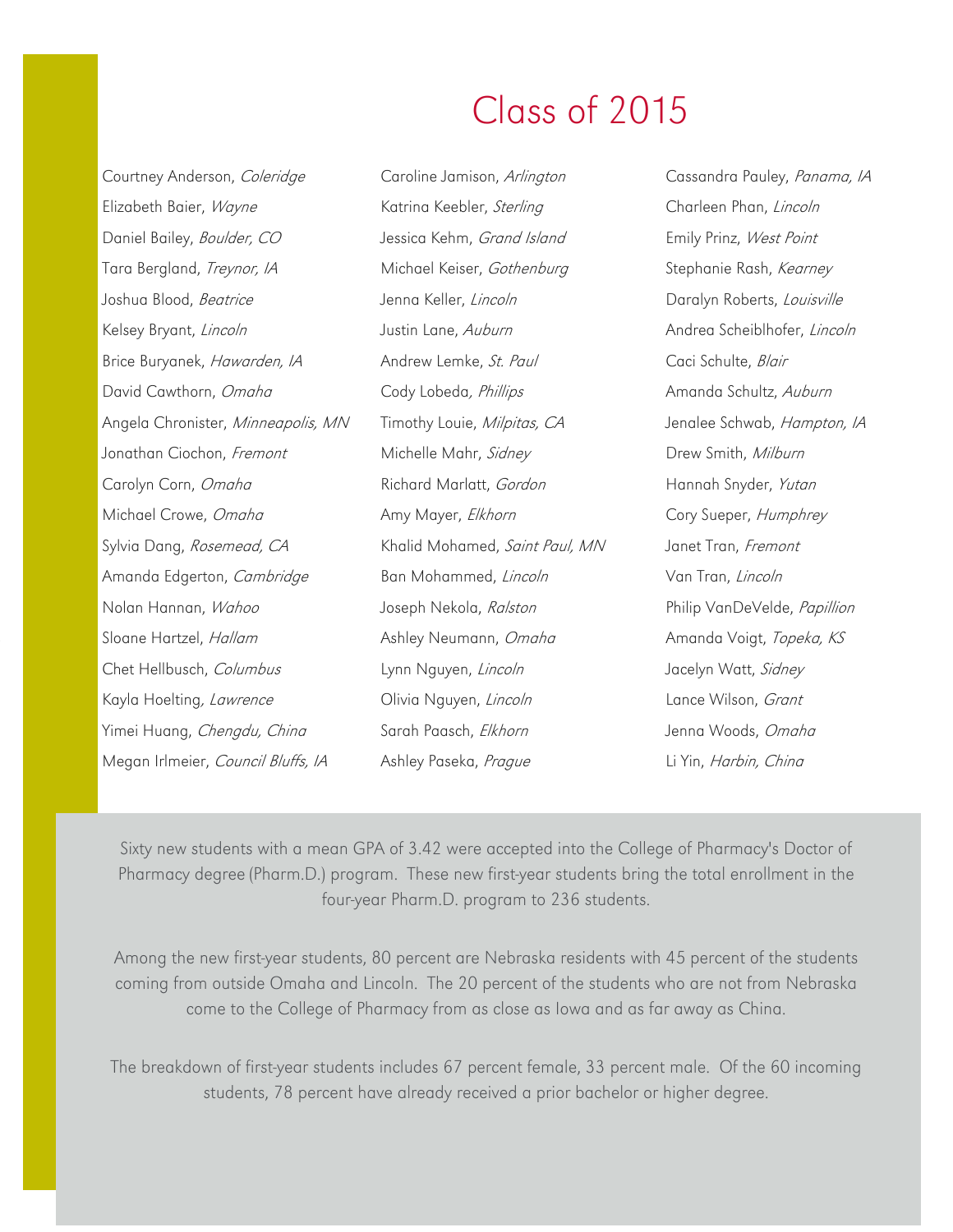## Faculty & Staff News



Dr. Clarence Ueda retired from the faculty on August 1, 2011. Dr.

Ueda joined the faculty of the College of Pharmacy as an assistant professor of pharmaceutics in 1974. He was appointed interim dean of the College in 1986 and subsequently dean in 1987. Dr. Ueda served twenty years as dean. He left the deanship and returned to the faculty at the end of 2007. Clarence's contributions as a member of the faculty and as dean have been numerous and meaningful.

Dr. Ueda and Dr. Dennis Robinson have both been appointed Emeritus Professor of Pharmaceutical Sciences and Emeritus Professor and Chair of Pharmaceutical Sciences, respectively.

Don Klepser, Ph.D., MBA, Assistant Professor of Pharmacy Practice, was the featured guest on Channel 7 News on a discussion about Generic Drugs.



Congratulations to Anna Damgaard-Selden, Office Associate I in the department of Pharmacy Practice, who received the Silver 'U' award in July.

#### Jonathan Vennerstrom,

Ph.D., Professor, has been appointed Interim Chair of the Department of Pharmaceutical Sciences. He is taking over for Dr. Dennis Robinson who retired at the end of July after 25 years with the College to return to his home country of New Zealand. Dr. Vennerstrom has been with the



College for 24 years and teaches in the Medicinal Chemistry course. His research focus is on finding a cost effective treatment for malaria.

Serguei Vinogradov, Ph.D., Research Professor, received a RO1, NIH sponsored grant, effective July 1, 2011. Dr. Vinogradov was awared \$1.85 million for "CNS Delivery of Activated Antiviral Drugs with Reduced Neurotoxicity (Nano-NRTIs)."

Yuri Lyubchenko, Ph.D., D.Sc., Professor of Pharmaceutical Sciences, was awarded an NIH sponsored RO1 grant effective August 1, 2011. The \$1.1 million grant will focuse on "Protein Self Assembly into Nanoaggregates."

#### Luis Marky, Ph.D., Professor of

Pharmaceutical Sciences, received a new \$1.06 million grant from the National Science Foundation effective August 15, 2011 for "Sequence Specific Targeting of Nucleic Acids using Intramolecular Complexes: Energetics, Kinetics and Hydration."

#### Elena Batrakova, Ph.D., Research Associate

Professor, was elected Chair of the Pharmaceutical Sciences Graduate Program (PSGP) Committee. She will oversee applications, PSGP concerns and serve on the UNMC Graduate Council.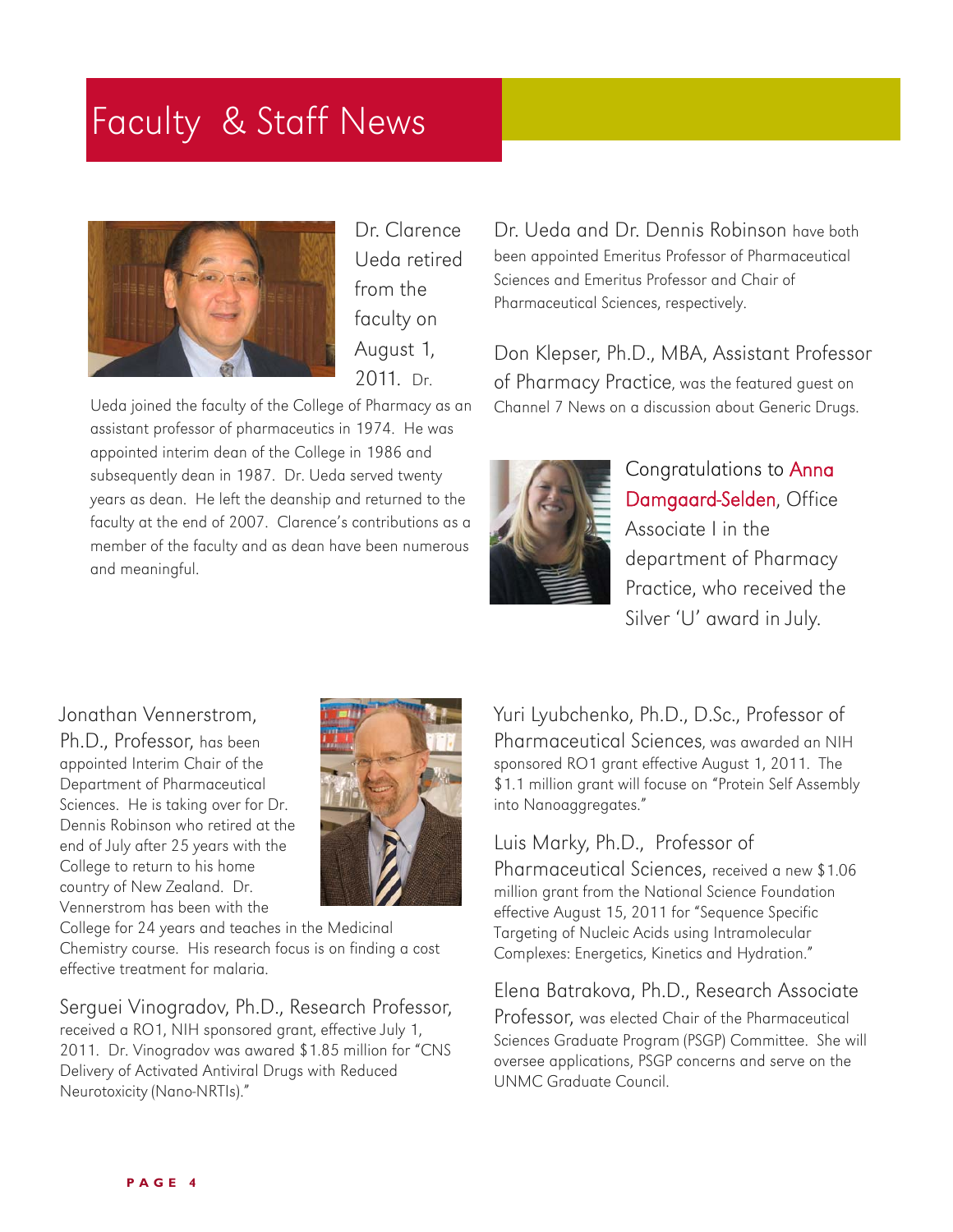## Welcome Clinical Assistant Professors

The College of Pharmacy would like to welcome twelve new Clinical Assistant Professors to the Department of Pharmacy Practice. Profiles of the new faculty will be featured in the next several editions of the College Connections.



Name: Molly Thompson, Pharm.D.

Title: Pharmacist Coordinator in the Department of Pharmaceutical and Nutrition Care at The

Nebraska Medical Center; Clinical Assistant Professor in the department of Pharmacy Practice at the College of Pharmacy

Interests: Dr. Thompson's primary practice area is in adult liver and intestinal transplant. In addition to solid organ transplantation, Dr. Thompson's interest areas include parenteral nutrition in surgical patients and teaching pharmacy residents and students.

Doctoral Degree: Pharm.D., University of Wisconsin-Madison School of Pharmacy

Memberships: Pharmacy Society of Wisconsin



Name: Alan Gross, Pharm.D.

Title: Clinical assistant professor in the department of Pharmacy Practice in the College of

Pharmacy.

Interests: Dr. Gross practices in infectious diseases and is the antimicrobial stewardship pharmacist

coordinator at The Nebraska Medical Center.

Doctoral degree: Pharm.D., Purdue University

Memberships: Society of Infectious Diseases Pharmacists, American Society of Microbiology, American College of Clinical Pharmacy, American Society of Health-System Pharmacists



## Name: Megan Keck, Pharm.D., BCPS

Title: Clinical assistant professor in the department of Pharmacy Practice in the College of

Pharmacy, Pharmacy Coordinator- Pediatric Transplantation at The Nebraska Medical Center

Interests: Dr. Keck has been the clinical pharmacist

with the liver and intestinal transplant service at The Nebraska Medical Center for the past eight years. Her interests include immunosuppression management and infectious disease issues seen with transplantation. She is currently enrolled in the Master's of Public Health Program at UNMC with a focus in administration.

Doctoral degree: Pharm.D., University of Iowa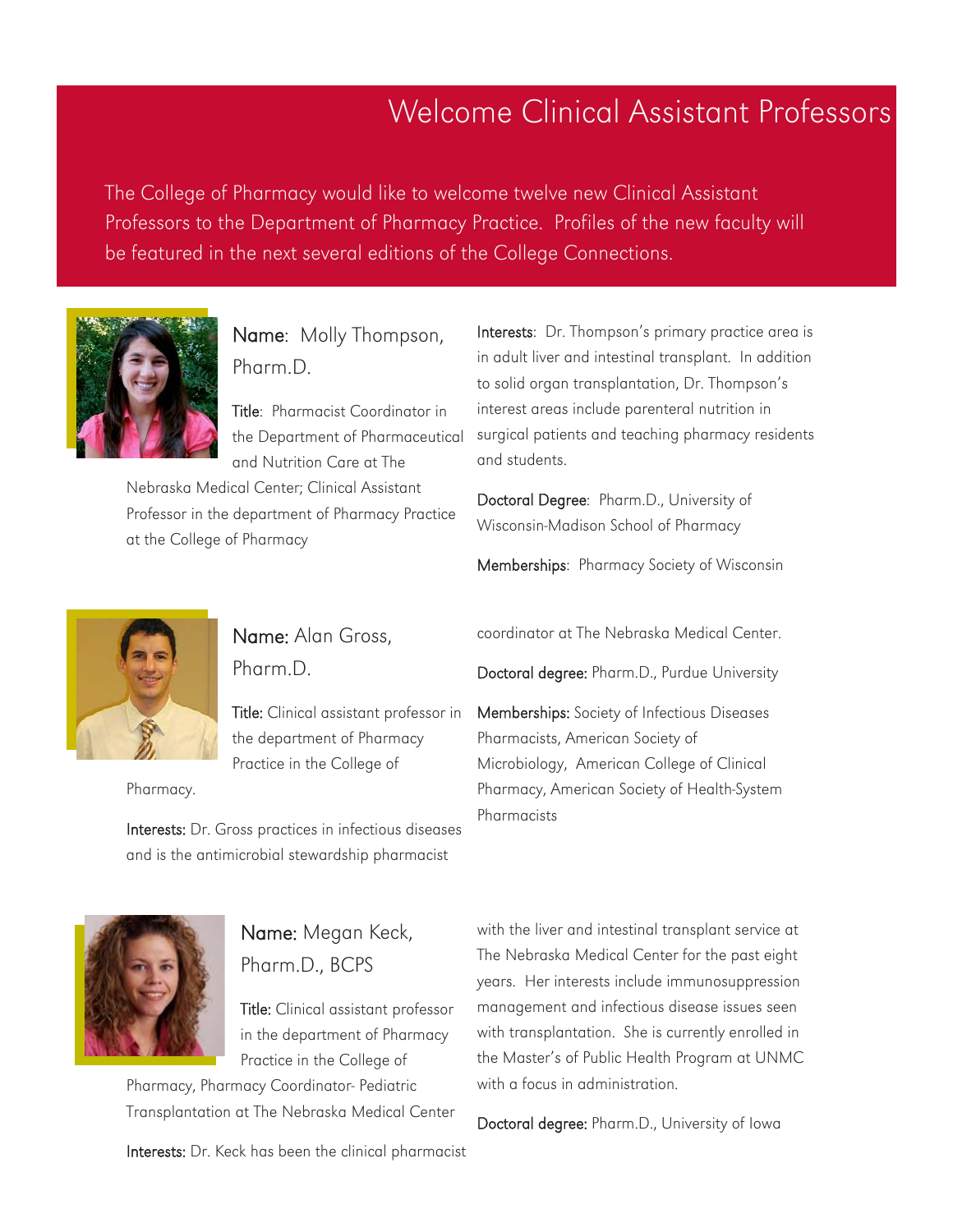# Upcoming Events

October 5, 2011 @ Noon, DRC 1 Auditorium American Pharmacists Month Celebration (ASP) October 5, 2011 @ 3pm, Sorrell Center Rm 1005 Glen Schumock, Pharm.D., MBA, FCCP "Red Pill or Blue Pill? Comparative Effectiveness Research: What it is...and How it is Relevant to Pharmacy." November 9, 2011 (time/room TBD) College of Pharmacy Seminar Courtney Aldrich, Ph.D. November 17, 2011 @ 3pm, Fall Honors Convocation, Sorrell Center Rm 1001 November 18, 2011 Career Day, Student Life Center December 1, 2011 PharmCAS Application deadline December 9, 2011 Fall Last Day of Classes

December 12-16, 2011 Fall Finals Week January 3, 2012 Spring Semester First day of classes March 12-18, 2012 Spring Break P1s-P3s March 26-April1, 2012 Spring Break P4s April 20, 2012 Spring Last Day of Classes April 23-27, 2012 Spring Finals Week May 4, 2012 Spring Honors Convocation (all faculty to attend) May 5, 2012 **Graduation** 

### College begins work on Self Study

Every college or school of pharmacy must undergo a comprehensive review (i.e. Self Study) in order to maintain its accreditation. UNMC's accreditation site visit is scheduled for Fall 2012, and the College has started work on its Self Study. Drs. Gary Yee and Jeff Baldwin serve as co-chairs of the Self Study. The Self Study process is very labor intensive and many faculty members and staff are involved. Students will be asked for their input and opinions during the process. We appreciate your assistance and cooperation!!

As new students arrive on campus this fall, many will don the white coat for the first time.

The College of Pharmacy was the first to take the coats off the hangers as its first-year students received their coats the evening of August 17.

Among the pharmacy students who received their white coats was [Andrew](http://app1.unmc.edu/PublicAffairs/TodaySite/sitefiles/today_full.cfm?match=8345)  [Lemke](http://app1.unmc.edu/PublicAffairs/TodaySite/sitefiles/today_full.cfm?match=8345), who discusses his somewhat circuitous path to UNMC. [Click here for](http://app1.unmc.edu/PublicAffairs/TodaySite/sitefiles/today_full.cfm?match=8345)  [video.](http://app1.unmc.edu/PublicAffairs/TodaySite/sitefiles/today_full.cfm?match=8345)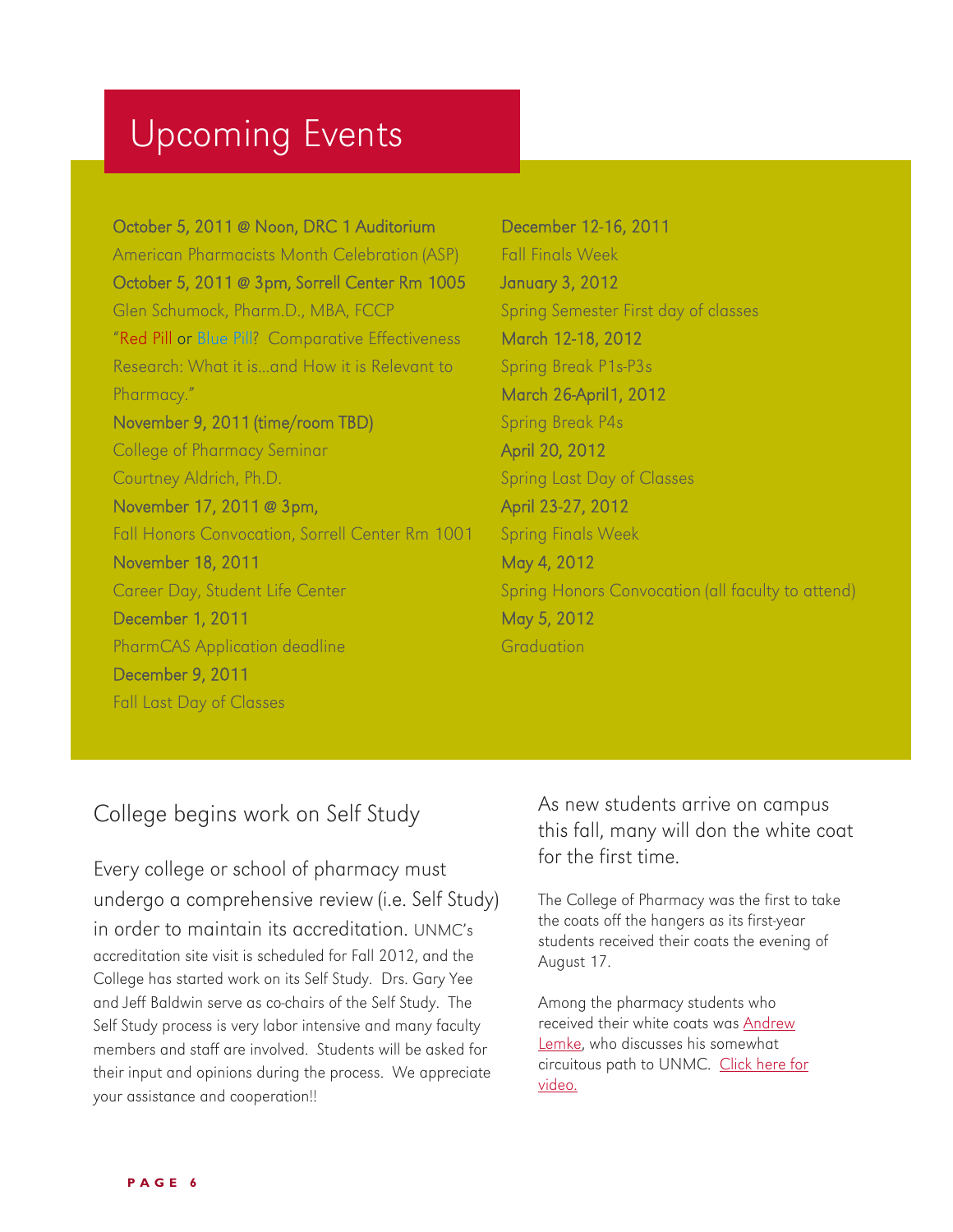## Preceptors Retreat

The annual Preceptor Development retreat was hosted by UNMC College of Pharmacy Office of Experiential Programs (OEP) August 25 and 26, 2011 at Mahoney State Park. This year's retreat was a great success with an overwhelming response of 59 participants.

Keynote speaker, Barry Carter, Pharm.D., FCCP, FAHA, Department of Pharmacy Practice and Science, Patrick E Keefe Professor of Pharmacy, College of Pharmacy and Department of Family Medicine, Roy J. and Lucille A. Carver College of Medicine, University of Iowa and Senior Scientist, Iowa City, VA, CRIISP, focused his presentation on "Strategies for Pharmacists to Improve Blood Pressure Control."

Other speakers included Drs. Mike Holcomb,

Tammy Winterboer, Janelle Sellers, Marcia Mueting, Brian Trevarrow, Jennifer Nieman and Pat Fuller, as well as UNMC College of Pharmacy faculty members, Drs. Ally Dering-Anderson, Gary Yee and John Ridgway.

"The retreat was not only very informative but a good time as well," said Kimberly Norman, MA, OEP Coordinator. "We want to bring the best programming to our preceptors and show them how much we appreciate all they do for us and our students."

Thank you to all the speakers and participants who made this year's retreat a success!



Participants at the 2011 Preceptor Development Retreat